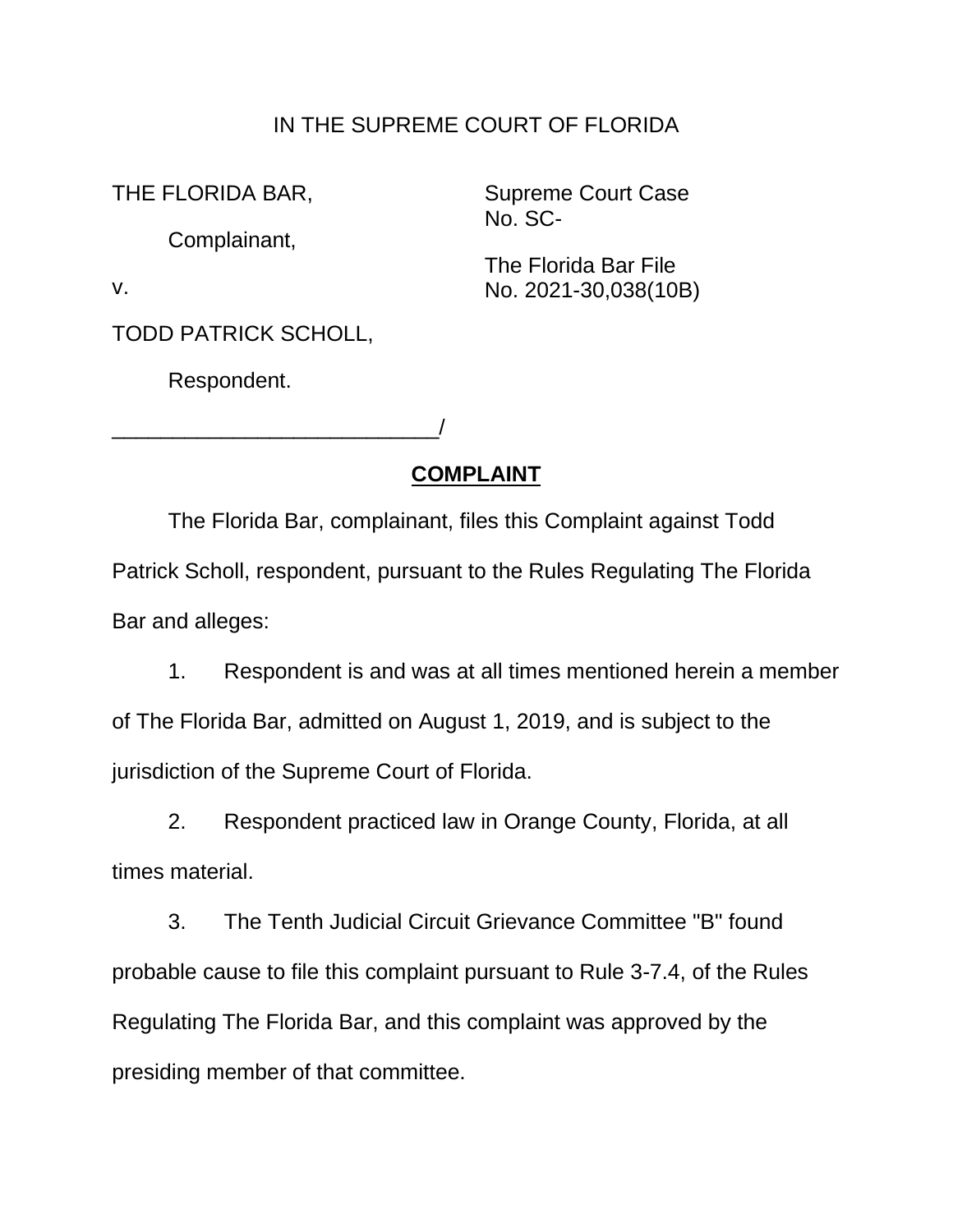admission to The Florida Bar, respondent was arrested in Seminole County, Florida and charged with Driving Under the Influence (DUI) and Refusal to Give Breath, Urine, or Blood Test. 4. On December 20, 2019, approximately four-months after his

 5. Respondent indicated to the arresting officer that he had two beers earlier in the evening as well as Robitussin cough drops but did not believe that he was impaired.

 6. Respondent failed some of the field sobriety tests and the arresting officer noted the strong smell of alcohol on respondent's breath.

 7. After his arrest, respondent refused to take a breath test to measure his blood alcohol content.

 8. According to respondent, he chose to enter a plea due to the delays in processing criminal cases caused by the COVID-19 pandemic.

 9. On or about July 15, 2020, respondent pled no contest to the DUI charge to conclude the matter.

 respondent's refusal to submit to a breath test. 10. The State declined to prosecute the charge involving

 11. Respondent was sentenced to a one-year period of probation with conditions, fines, and costs.

12. Thereafter, respondent was terminated from his employment at

2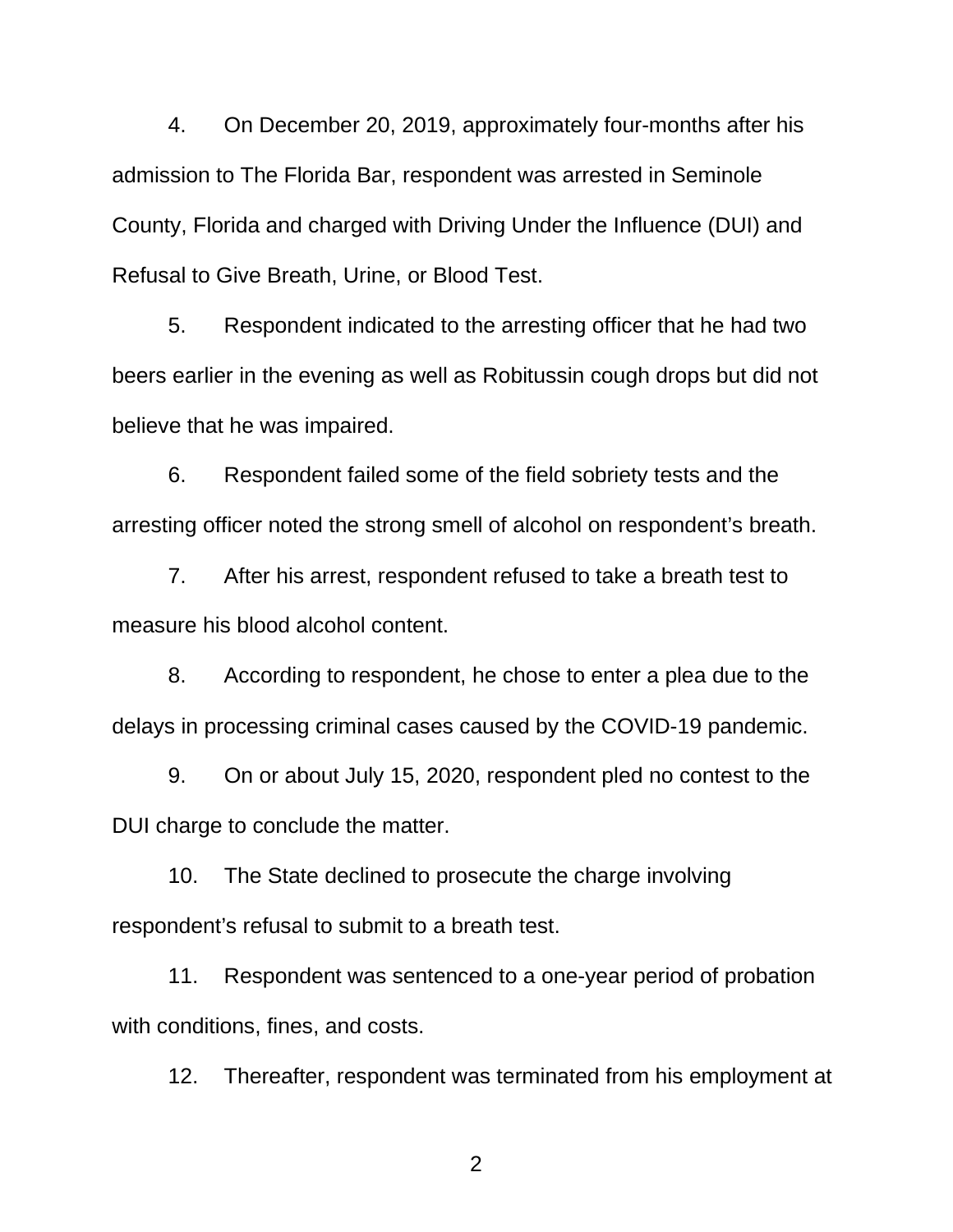a law firm and was unemployed for over four months.

 13. During his period of unemployment, respondent performed community service and voluntarily began attending Alcoholics Anonymous (AA).

 14. By reason of the foregoing, respondent has violated the following Rules Regulating The Florida Bar:

 of professional conduct to be observed by members of the bar are not and the enumeration herein of certain categories of misconduct as misconduct be construed as tolerance thereof. The commission by a whether the act is committed in the course of the attorney's relations as an attorney or otherwise, whether committed within or outside the state of Florida, and whether or not the act is a felony or misdemeanor, may constitute a cause for discipline; (a) 3-4.3 Misconduct and Minor Misconduct. The standards limited to the observance of rules and avoidance of prohibited acts, constituting grounds for discipline shall not be deemed to be allinclusive nor shall the failure to specify any particular act of lawyer of any act that is unlawful or contrary to honesty and justice,

 (b) 3-4.4 Criminal Misconduct. Unless modified or stayed by the Supreme Court of Florida as provided elsewhere herein, a

3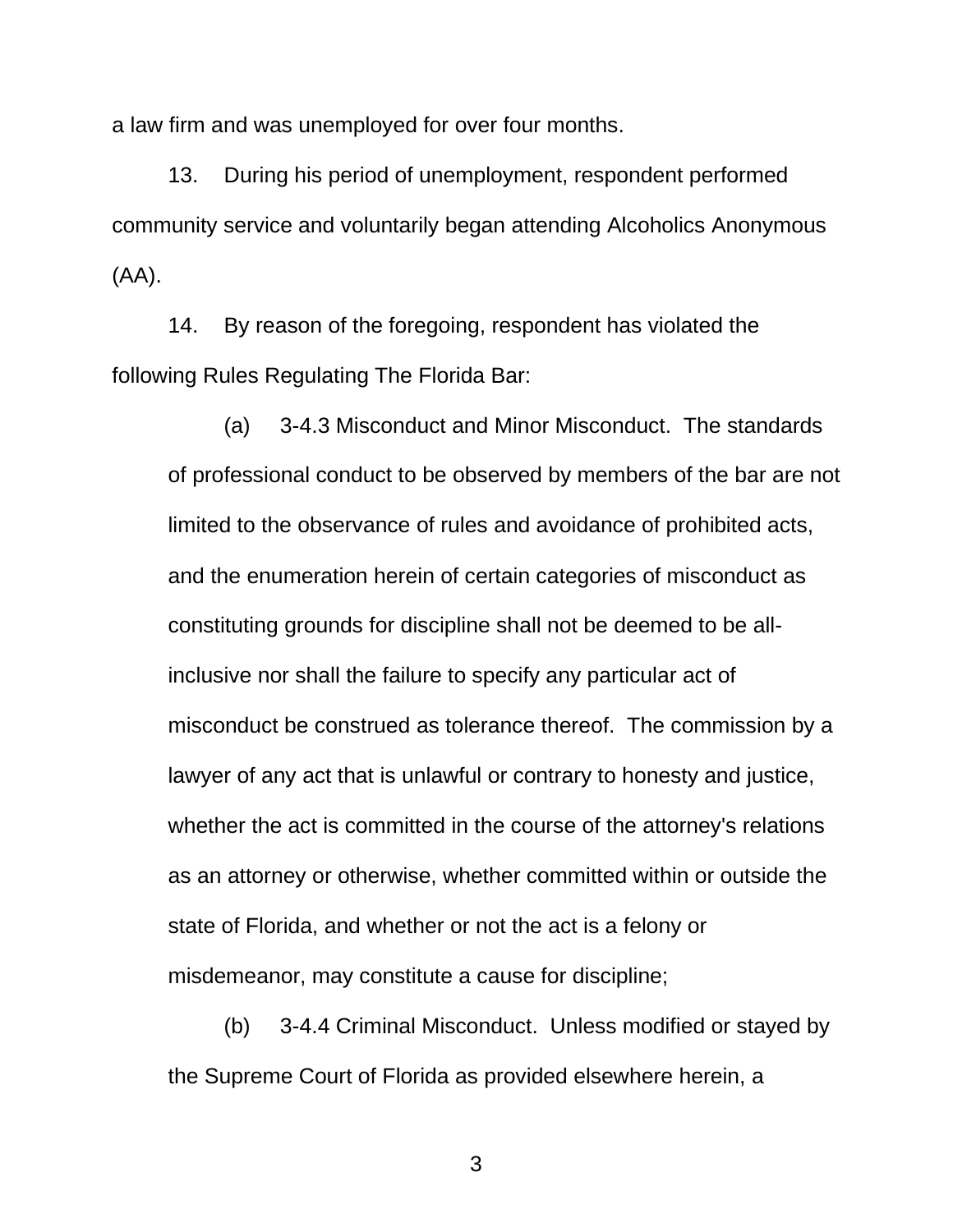determination or judgment of guilt of a member of The Florida Bar by a court of competent jurisdiction of any crime or offense that is a suspension from the practice of law in Florida. In addition, whether the alleged misconduct constitutes a felony or misdemeanor The respondent has been tried, acquitted, or convicted in a court for the alleged criminal offense; however, the board may, in its discretion, of criminal proceedings against the respondent. The acquittal of the respondent in a criminal proceeding shall not necessarily be a bar to disciplinary proceedings nor shall the findings, judgment, or decree of any court in civil proceedings necessarily be binding in disciplinary felony under the laws of such jurisdiction is cause for automatic Florida Bar may initiate disciplinary action regardless of whether the withhold prosecution of disciplinary proceedings pending the outcome proceedings; and,

 (c) 4-8.4(b) Misconduct. A lawyer shall not commit a criminal act that reflects adversely on the lawyer's honesty, trustworthiness, or fitness as a lawyer in other respects.

 appropriately disciplined in accordance with the provisions of the Rules WHEREFORE, The Florida Bar prays respondent will be Regulating The Florida Bar as amended.

4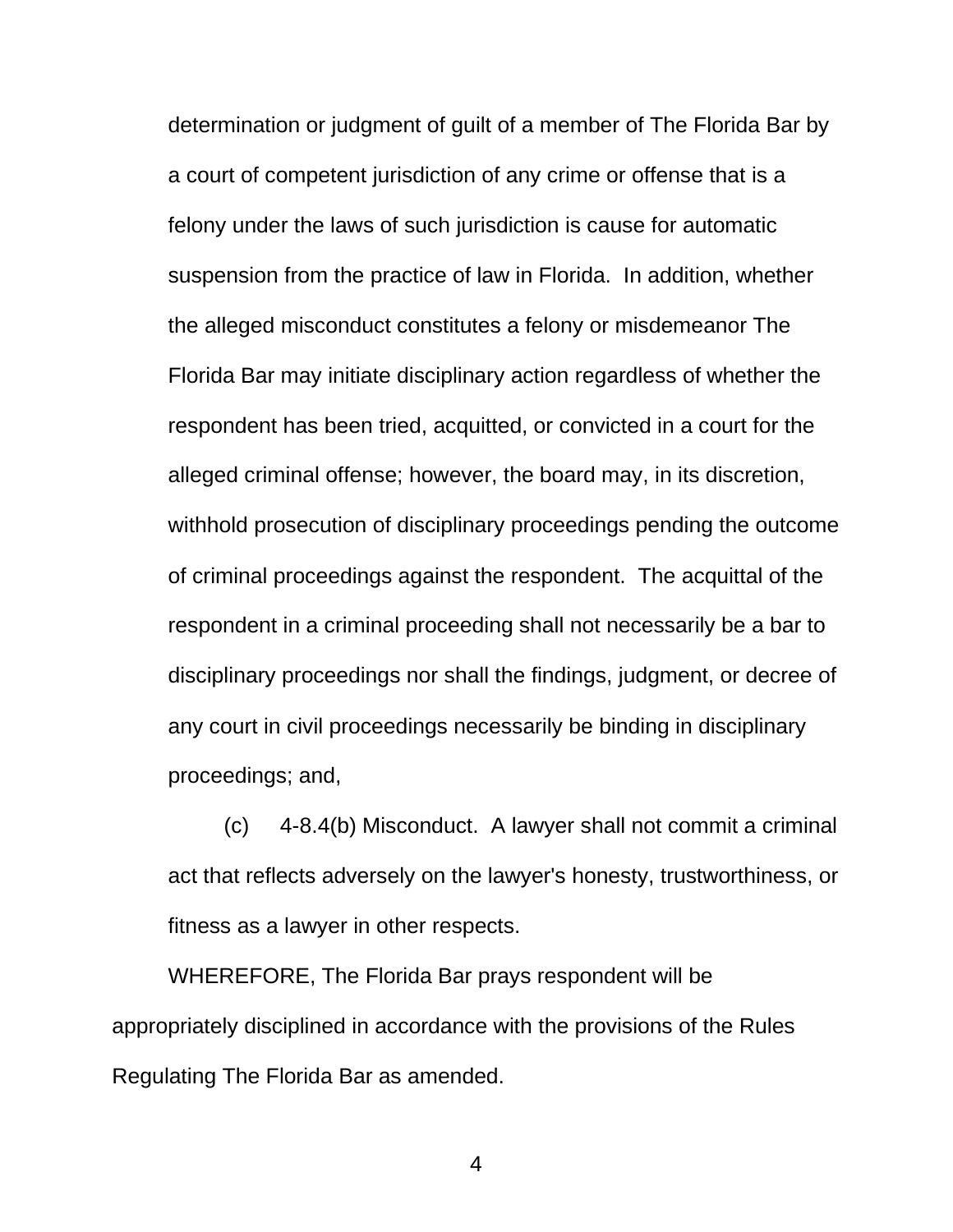Respectfully submitted,

enuty

 KENNETH H. P. BRYK The Florida Bar Orlando, Florida 32801-1050 Bar Counsel Orlando Branch Office The Gateway Center 1000 Legion Place, Suite 1625 (407) 425-5424 Florida Bar No. 164186 kbryk@floridabar.org [orlandooffice@floridabar.org](mailto:orlandooffice@floridabar.org) 

 The Florida Bar Tallahassee, Florida 32399-2300 PATRICIA ANN TORO SAVITZ Staff Counsel 651 E. Jefferson Street (850) 561-5839 Florida Bar No. 559547 psavitz@floridabar.org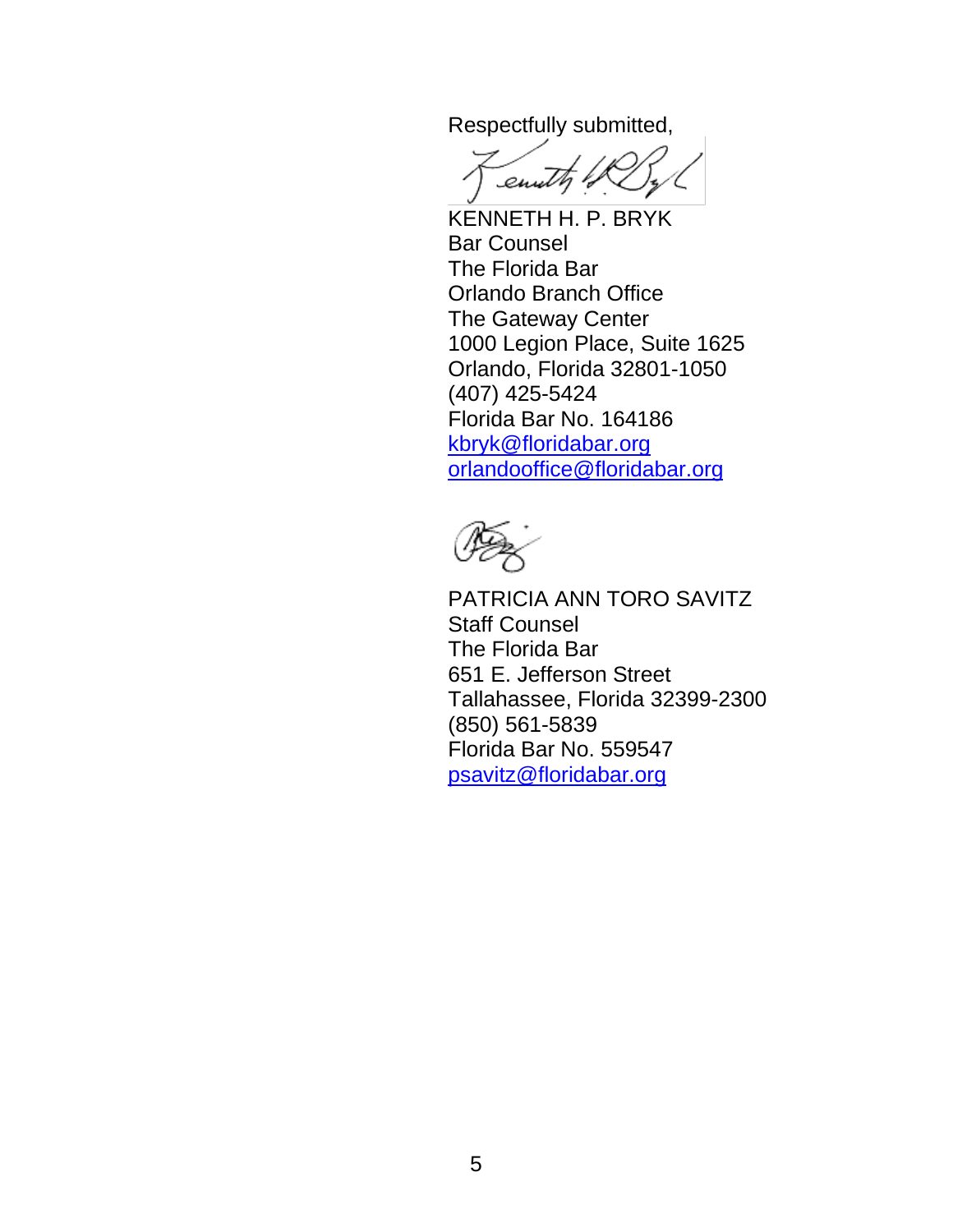### **CERTIFICATE OF SERVICE**

 I certify that this document was E-filed with The Honorable John A. Tomasino, Clerk of the Supreme Court of Florida, with a copy provided via email to Todd Patrick Scholl, Respondent, at <u>toddpscholl@gmail.com</u> and a copy was furnished by United States Mail, via certified mail No. 7017 1450 0000 7821 0322, return receipt requested, to Todd Patrick Scholl, Counsel, The Florida Bar, 1000 Legion Place, Orlando, Florida 32801, at kbryk@floridabar.org, on this 23rd day of February 2021. Respondent, whose record bar address is 2240 Orange Avenue, Washington, D.C. 20001, and via email to Kenneth H. P. Bryk, Bar

Patricia Ann Toro Savitz Staff Counsel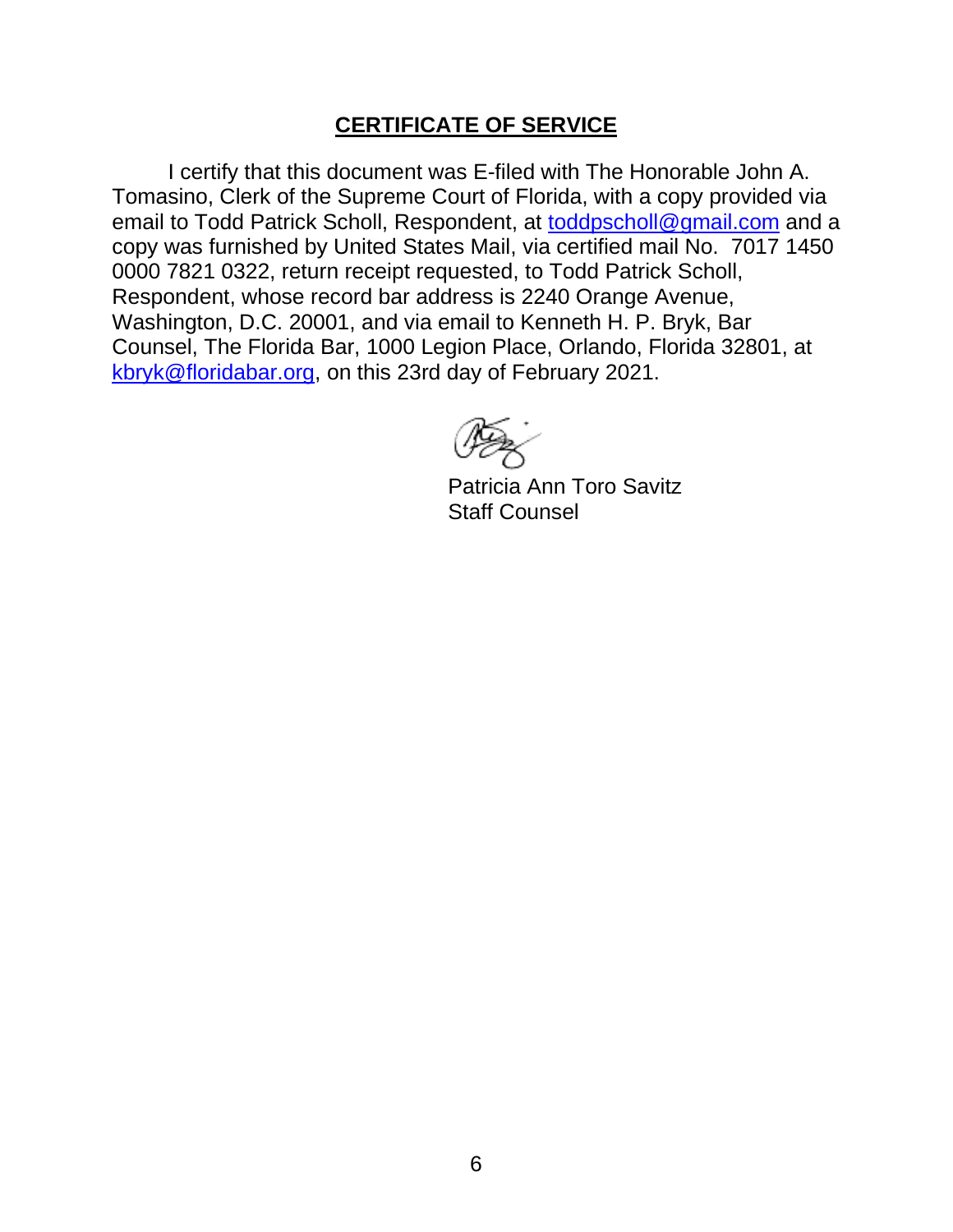### **NOTICE OF TRIAL COUNSEL AND DESIGNATION OF PRIMARY EMAIL ADDRESS**

 Kenneth H. P. Bryk, Bar Counsel, whose address, telephone number and primary email address are The Florida Bar, Orlando Branch Office, The Gateway Center, 1000 Legion Place, Suite 1625, Orlando, Florida 32801- address pleadings, correspondence, etc. in this matter to anyone other than trial counsel and to Staff Counsel, The Florida Bar, 651 E. Jefferson Street, Tallahassee, Florida 32399-2300, at **psavitz@floridabar.org**. PLEASE TAKE NOTICE that the trial counsel in this matter is 1050, 407-425-5424, at [kbryk@floridabar.org.](mailto:kbryk@floridabar.org) Respondent need not